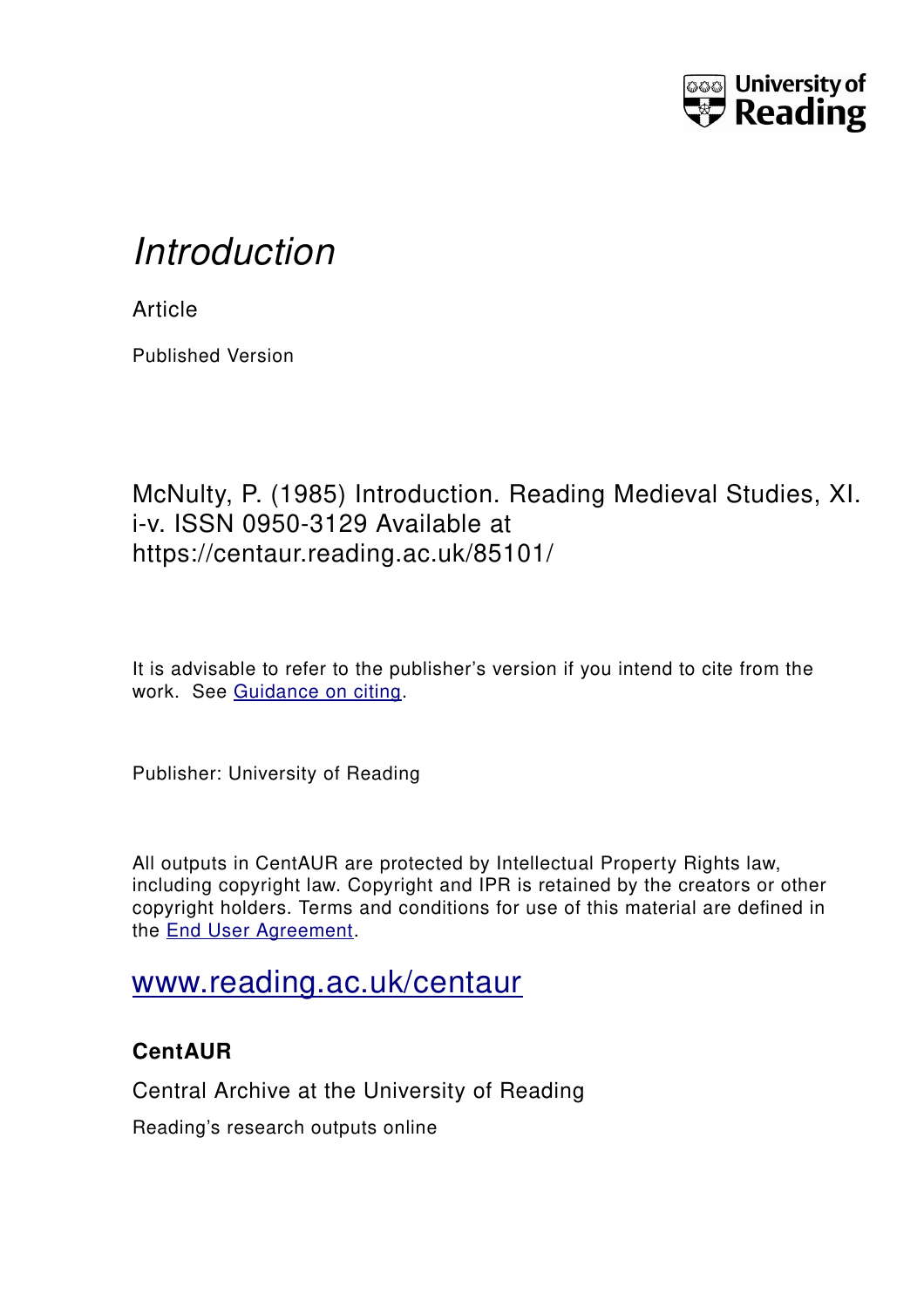### **EAST ANGLIAN AND OTHER STUDIES PRESENTED TO BARBARA DODWELL**

Edited by

Malcolm Barber, Patricia McNulty and Peter Noble

Graduate Centre for Medieval Studies Reading University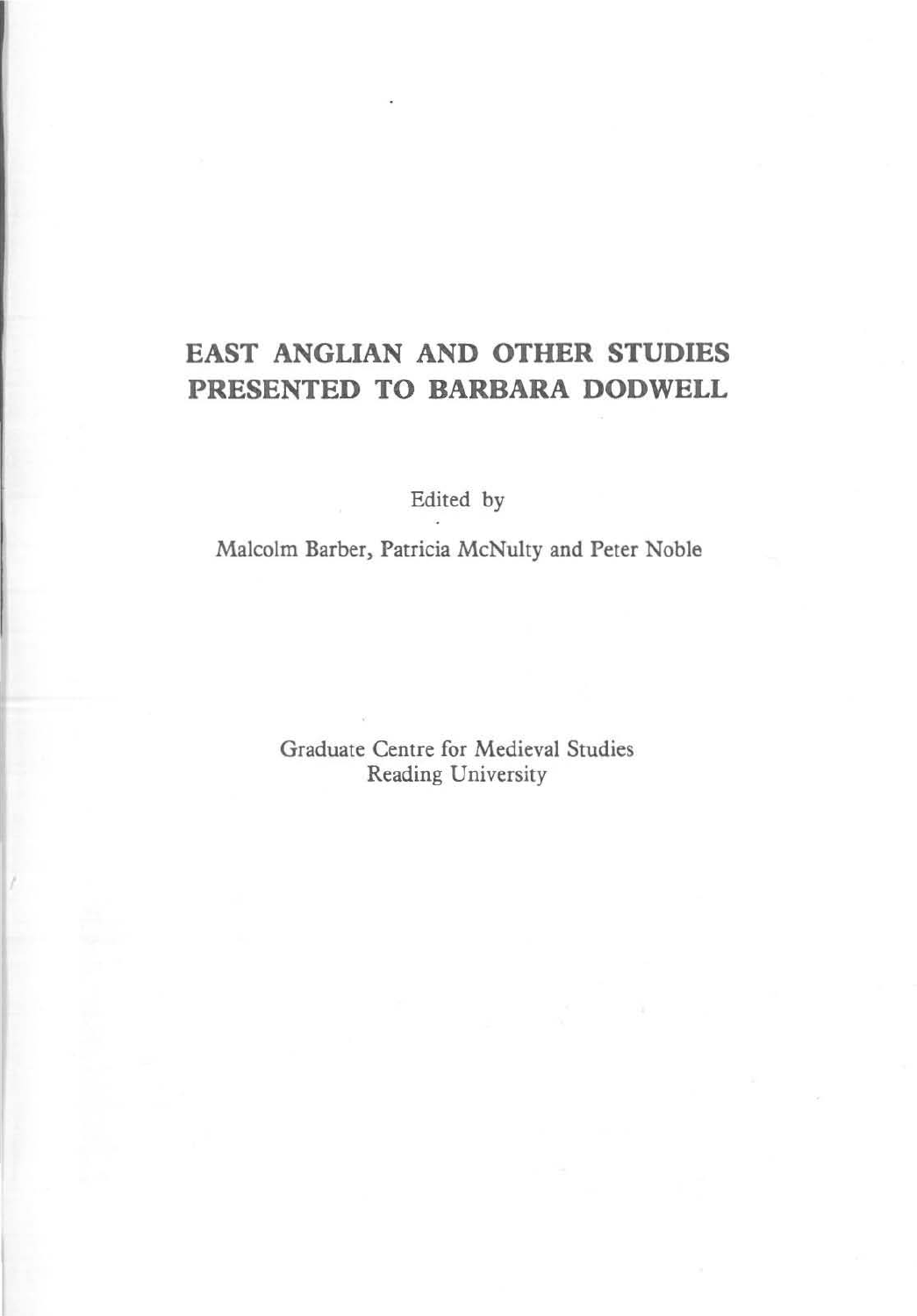

### BARBARA DODWELL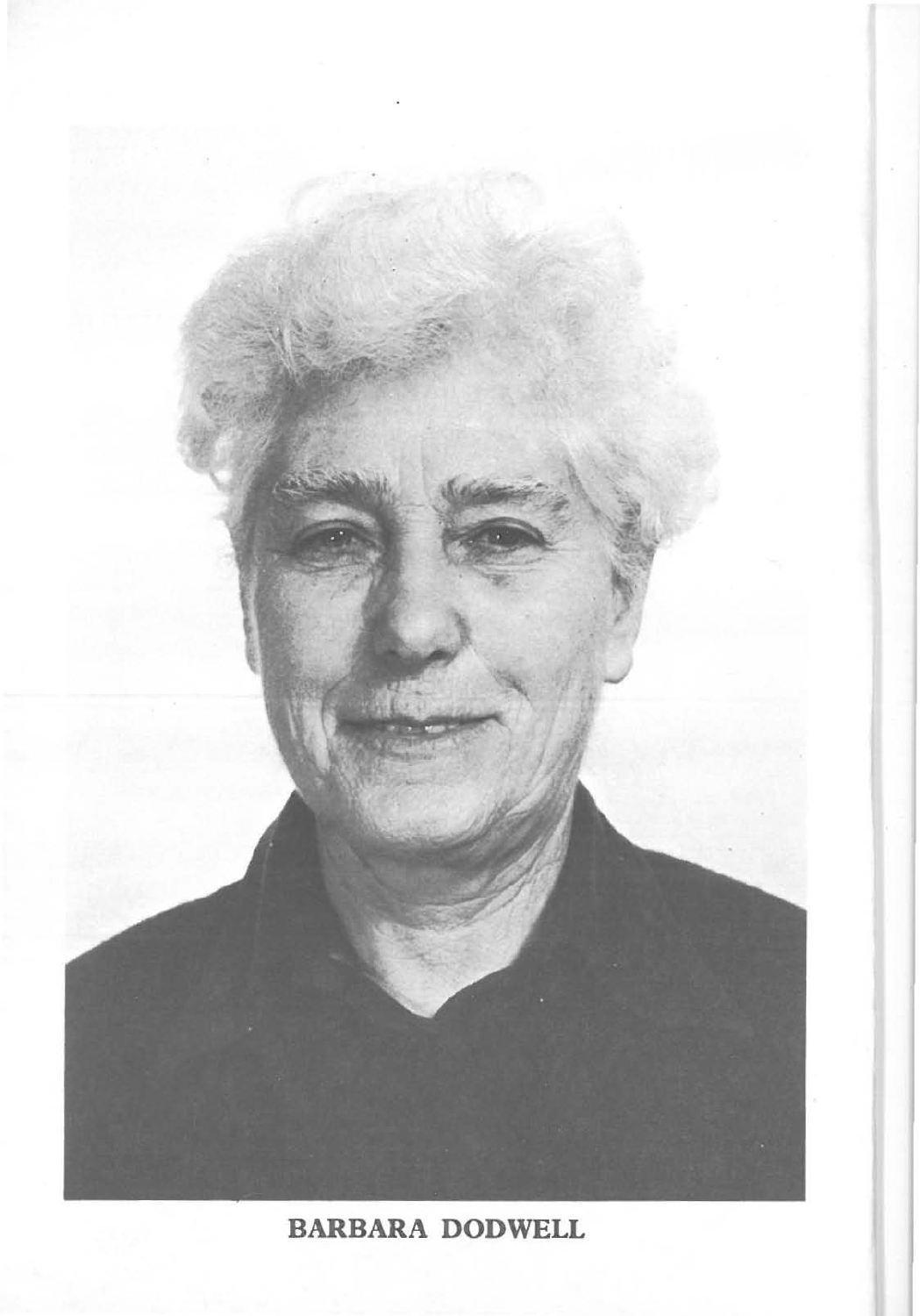#### **BARBARA DODWELL**

Barbara Dodwell was born in India, where her father, who worked in the Indian **Museum Service, became curator of the Madras Record Office before returning to**  England to the Chair of Indian History at the School of Oriental and African Studies in the University of London. The study of history, and of one of its most taxing and essential disciplines, the interpretation and editing of local records, was therefore in her blood.

In 1931 she went up to Bedford College London to read History, graduating in 1934. She immediately began work, under the late Professor R.R. Darlington, on her M.A. thesis, the subject of which, 'The Sokemen of the Southern Danelaw', reflects the lifelong interest, amply reflected in her published work, which she had in the free peasantry of medieval East Anglia. The thesis was submitted in 1936, and earned her the first Mark of Distinction awarded by the University to candidates for the M.A. for ten years. She was, from 1936-38, Student Assistant in the History Department at **Bedford, but her career was interrupted by her mother's illness, and it was not until**  1941 that she was appointed to a post at the University of Exeter, where she remained until 1946.

**In that year she moved to the University of Reading, where she spent the rest of her academic life , being promoted Reader in 1962 , and acting as Director of the**  Graduate Centre for Medieval Studies from 1974 to 1977. But her academic **interests were by no means confined to Reading. She also acted as Secretary to the**  Pipe Roll Society, and was for many years in charge of the muniments of Norwich Cathedral.

**Her two main areas of scholarly interest have been the economic and social**  history of East Anglia and the edition of local records. A long series of publications (see Bibliography below) testifies to her distinguished achievements in both, culminating in her edition, for the Pipe Roll Society in 1974, of the Charters of Norwich Cathedral Priory.

**But Barbara Dodwell has been not only a fertile, careful and critical scholar. She has also, and rightly, the reputation** of being **a distinguished teacher, and of that rare sort who expends as much patience and concern on the less able as on the gifted. Generations** of Reading **undergraduates and postgraduates have reason to** *be* **grateful for her vigorous, stimulating, critical, but always kindly supervision of their work; she taught them not only her own high standards of argument and exposition, but also the humility and sympathy essential to the historian faced with the sometimes bewildering or rebarbative records of the past. Nor has her generosity and patience been confined to them. Her colleagues have at least equal reason to thank her for her lively insights, her willingness to devote time to their queries and her careful assessment** of their **ideas.**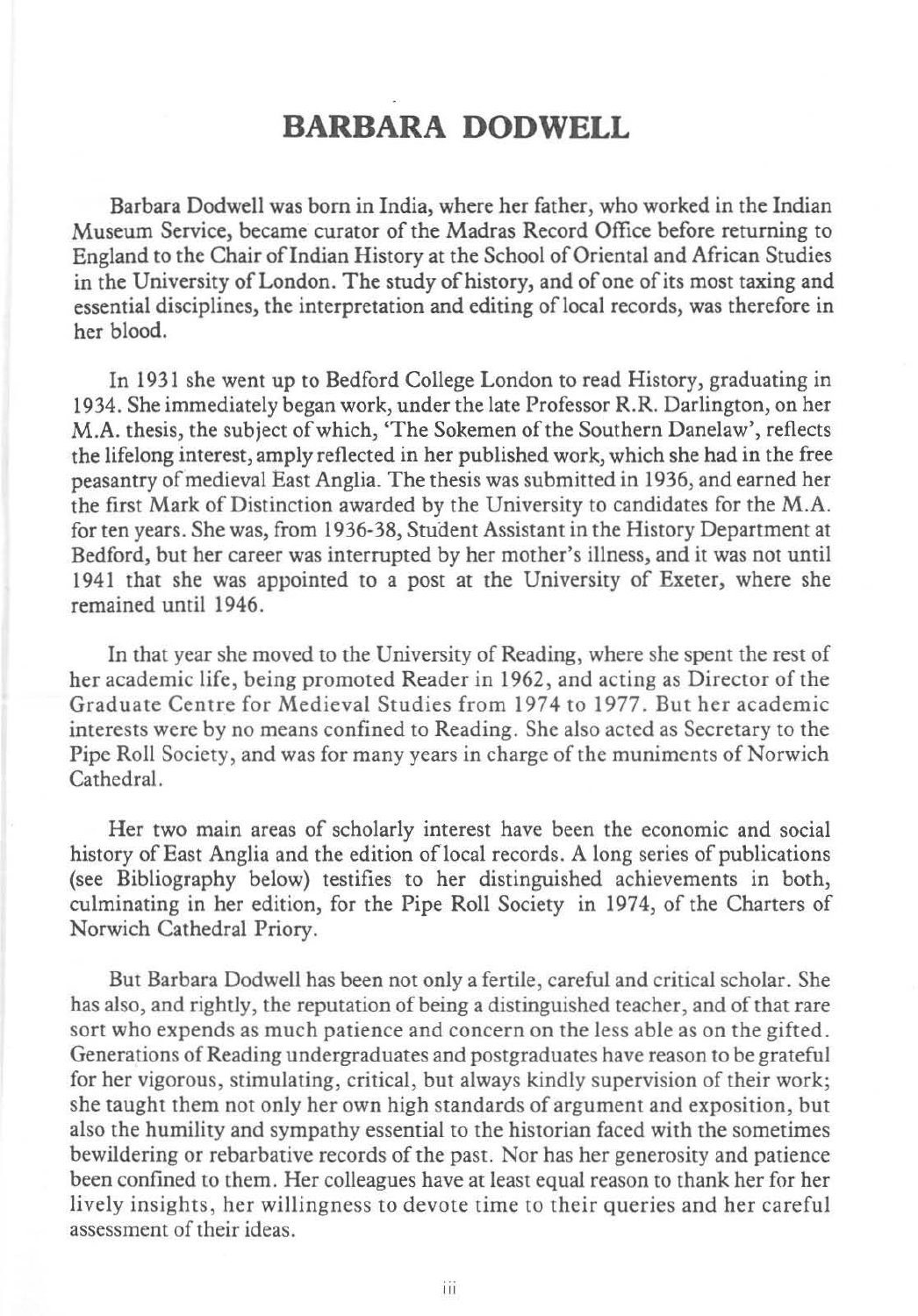None of this, however, is sufficient to explain the affection and esteem which **have prompted the publication of these essays. Barbara Dodwell has made her mark not only as a scholar and teacher, but also as a person. Her twinkling eye, her dry humour, her immense and undemonstrative kindness, the unselfishness which was especially apparent in her long care for her mother but which to some degree all** of us **have experienced, her brisk and adventurous approach to life-these are only some of the reasons why we dedicate these studies to her not only with homage but also with love.** 

#### PMcN

#### **A BIBLIOGRAPHY OF THE PUBLICATIONS OF BARBARA DODWELL**

- 1941 'The Free Peasantry of East Anglia in Domesday', *Norfolk Archaeology,* 27, 145-57\_
- 1944 'The Free Peasantry of the Hundred Rolls', *Economic History Review,* 14, 163-71.
- 1948 'East Anglian Commendation', *English Historical Review,* 63, 289-306.
- *1952 Feet of Fines, Norfolk 1198-1202,* Pipe Roll Society, N.S.27.
- 1957 'The Foundation of Norwich Cathedral', *Transactions of the Royal Historical Society,* **5th series, 7,1-18 .**
- *1958 Feet of Fines for the County of Norfolk, 1201-5; for the County of Suffolk,*  1199-1214, Pipe Roll Society, N.S., 32.
- **1962 'Members of Parliament in the Fourteenth Century' , in** *Parliament through Seven Centuries: Reading and its M.P.s.*

**'Some charters relating to the honour of Bacton', in** *Medieval Miscellany for Doris Mary Stenton,* Pipe Roll Society, N.S., 36, 147-65.

'Reading Records: a taxation roll of 1297', *Berkshire Archaeological Journal,* 60, llO-1l3.

1964 'The high stewards of Norwich Cathedral', *Annual Report, Friends of Norwich Cathedral,* 35, 12-22.